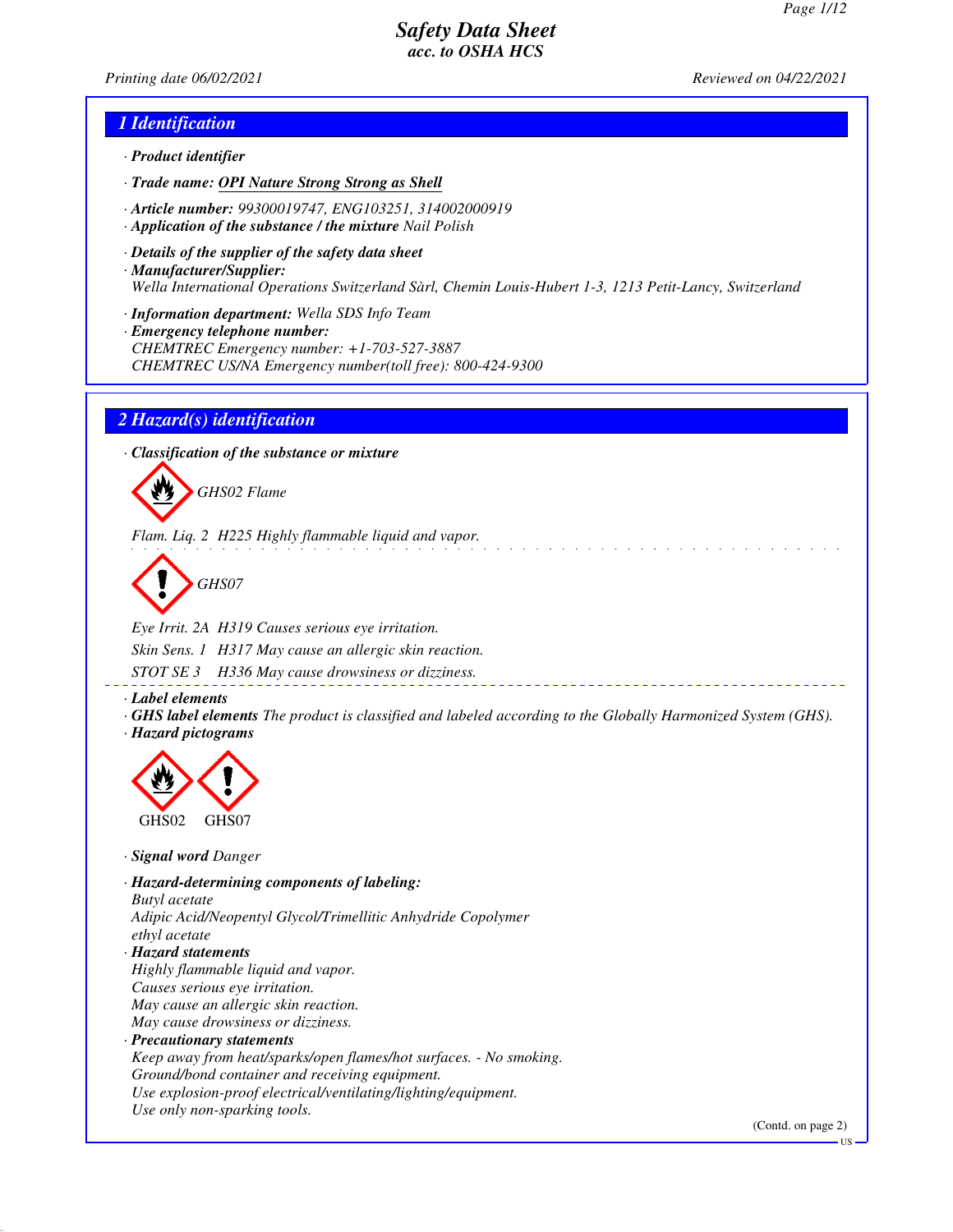*Printing date 06/02/2021 Reviewed on 04/22/2021*

#### *Trade name: OPI Nature Strong Strong as Shell*

(Contd. of page 1) *Take precautionary measures against static discharge. Avoid breathing dust/fume/gas/mist/vapors/spray Wash thoroughly after handling. Use only outdoors or in a well-ventilated area. Contaminated work clothing must not be allowed out of the workplace. Wear protective gloves/protective clothing/eye protection/face protection. If on skin (or hair): Take off immediately all contaminated clothing. Rinse skin with water/shower. IF INHALED: Remove person to fresh air and keep comfortable for breathing. If in eyes: Rinse cautiously with water for several minutes. Remove contact lenses, if present and easy to do. Continue rinsing. Call a poison center/doctor if you feel unwell. Specific treatment (see on this label). If skin irritation or rash occurs: Get medical advice/attention. If eye irritation persists: Get medical advice/attention. Wash contaminated clothing before reuse. In case of fire: Use for extinction: CO2, powder or water spray. Store in a well-ventilated place. Keep container tightly closed. Store in a well-ventilated place. Keep cool. Store locked up. Dispose of contents/container in accordance with local/regional/national/international regulations. · Other hazards · Results of PBT and vPvB assessment · PBT: Not applicable.*

*· vPvB: Not applicable.*

#### *3 Composition/information on ingredients*

*· Chemical characterization: Mixtures*

*· Description: Mixture of the substances listed below with nonhazardous additions.*

| $\cdot$ Dangerous components: |                                                                         |                      |
|-------------------------------|-------------------------------------------------------------------------|----------------------|
|                               | 123-86-4 Butyl acetate                                                  | $>$ 25-≤50%          |
|                               | 141-78-6 ethyl acetate                                                  | $≥20-≤25%$           |
|                               | 9004-70-0 Nitrocellulose                                                | > $10$ -≤25%         |
|                               | 28407-73-0 Adipic Acid/Neopentyl Glycol/Trimellitic Anhydride Copolymer | $>2.5-10\%$          |
|                               | $64-17-5$ <i>ethyl alcohol</i>                                          | $>2.5$ - $\leq 10\%$ |
|                               | $13463-67-7$ titanium dioxide                                           | $>2.5-10\%$          |

## *4 First-aid measures*

- *· Description of first aid measures*
- *· General information: Immediately remove any clothing soiled by the product.*
- *· After inhalation:*
- *Supply fresh air and to be sure call for a doctor.*
- *In case of unconsciousness place patient stably in side position for transportation.*
- *· After skin contact: Immediately wash with water and soap and rinse thoroughly.*
- *· After eye contact:*
- *Rinse opened eye for several minutes under running water. If symptoms persist, consult a doctor.*
- *· After swallowing: If symptoms persist consult doctor.*
- *· Information for doctor:*
- *· Most important symptoms and effects, both acute and delayed No further relevant information available.*

(Contd. on page 3)

US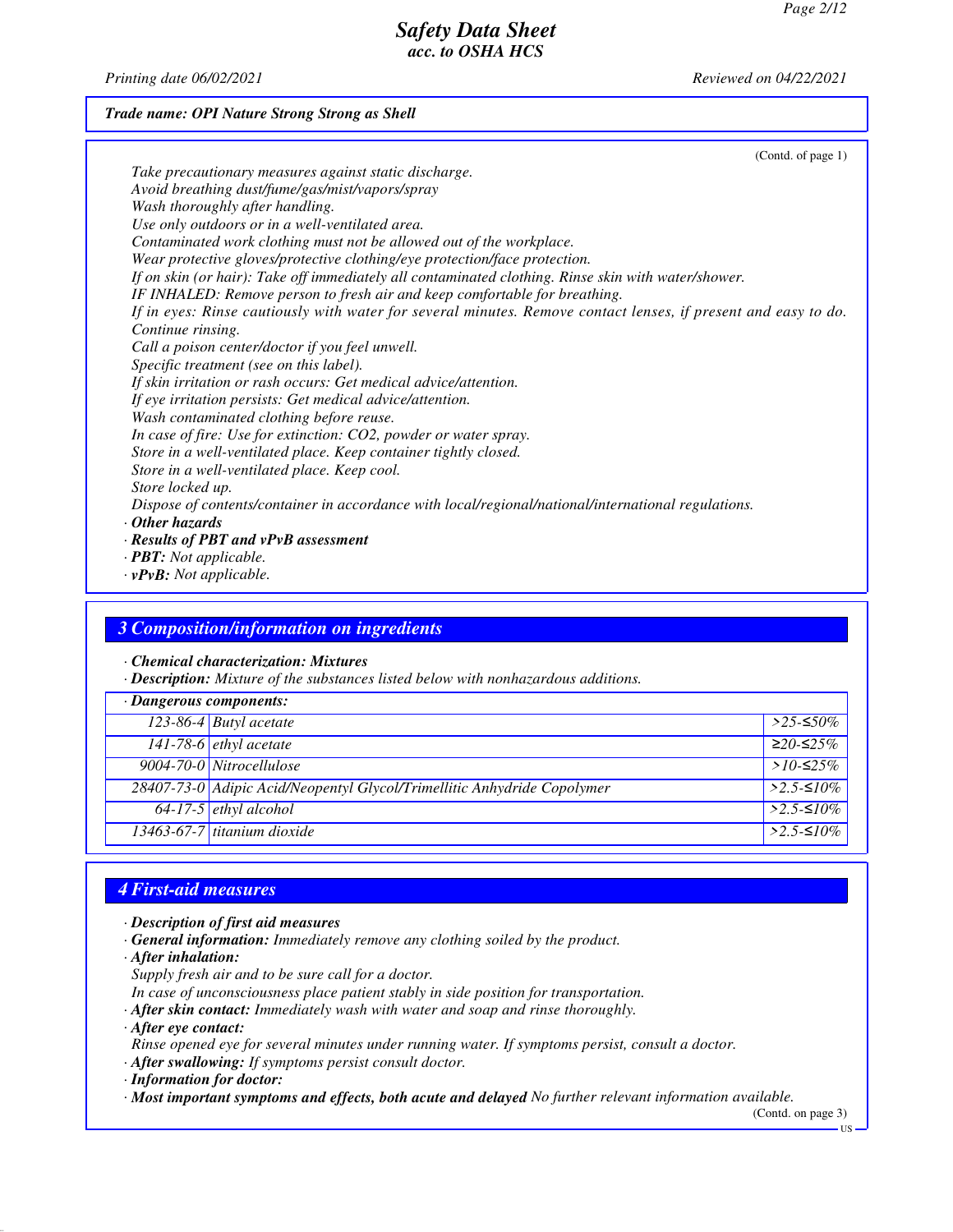*Printing date 06/02/2021 Reviewed on 04/22/2021*

#### *Trade name: OPI Nature Strong Strong as Shell*

*· Indication of any immediate medical attention and special treatment needed No further relevant information available.*

#### *5 Fire-fighting measures*

*· Extinguishing media*

*· Suitable extinguishing agents:*

*CO2, extinguishing powder or water spray. Fight larger fires with water spray or alcohol resistant foam.*

*· Special hazards arising from the substance or mixture No further relevant information available.*

*· Advice for firefighters*

*· Protective equipment: No special measures required.*

#### *6 Accidental release measures*

*· Personal precautions, protective equipment and emergency procedures Wear protective equipment. Keep unprotected persons away.*

*· Environmental precautions: Dilute with plenty of water.*

*Do not allow to enter sewers/ surface or ground water.*

*· Methods and material for containment and cleaning up:*

*Absorb with liquid-binding material (sand, diatomite, acid binders, universal binders, sawdust).*

*Dispose contaminated material as waste according to item 13.*

*Ensure adequate ventilation.*

*· Reference to other sections See Section 7 for information on safe handling. See Section 8 for information on personal protection equipment. See Section 13 for disposal information.*

#### *· Protective Action Criteria for Chemicals*

| $\cdot$ PAC-1:   |                                             |                                        |
|------------------|---------------------------------------------|----------------------------------------|
|                  | $\overline{123}$ -86-4 Butyl acetate        | 5 ppm                                  |
|                  | $\overline{141}$ -78-6 <i>ethyl</i> acetate | 1,200 ppm                              |
|                  | $64-17-5$ ethyl alcohol                     | $\overline{1,800}$ ppm                 |
|                  | 13463-67-7 titanium dioxide                 | $\overline{30}$ mg/m <sup>3</sup>      |
|                  | $67-63-0$ isopropyl alcohol                 | $\overline{400}$ ppm                   |
|                  | $123-42-2$ 4-hydroxy-4-methylpentan-2-one   | $\overline{1}50$ ppm                   |
|                  | $66-25-1$ hexanal                           | 6 ppm                                  |
|                  | 7664-38-2 Phosphoric Acid                   | 3 mg/m <sup>3</sup>                    |
|                  | 1309-37-1 Iron Oxides (CI 77491)            | $\overline{15}$ mg/m <sup>3</sup>      |
|                  | $71-36-3$ n-Butyl alcohol                   | 60 ppm                                 |
| 7631-86-9 Silica |                                             | $18$ mg/m <sup>3</sup>                 |
| $\cdot$ PAC-2:   |                                             |                                        |
|                  | 123-86-4 Butyl acetate                      | 200 ppm                                |
|                  | 141-78-6 $ethyl$ acetate                    | 1,700 ppm                              |
|                  | $64-17-5$ ethyl alcohol                     | 3300* ppm                              |
|                  | 13463-67-7 titanium dioxide                 | $330$ mg/m <sup>3</sup>                |
|                  | $67-63-0$ isopropyl alcohol                 | $2000*$ ppm                            |
|                  | 123-42-2 4-hydroxy-4-methylpentan-2-one     | $350$ ppm                              |
|                  |                                             | $\overline{(\text{Contd. on page 4})}$ |

US

#### (Contd. of page 2)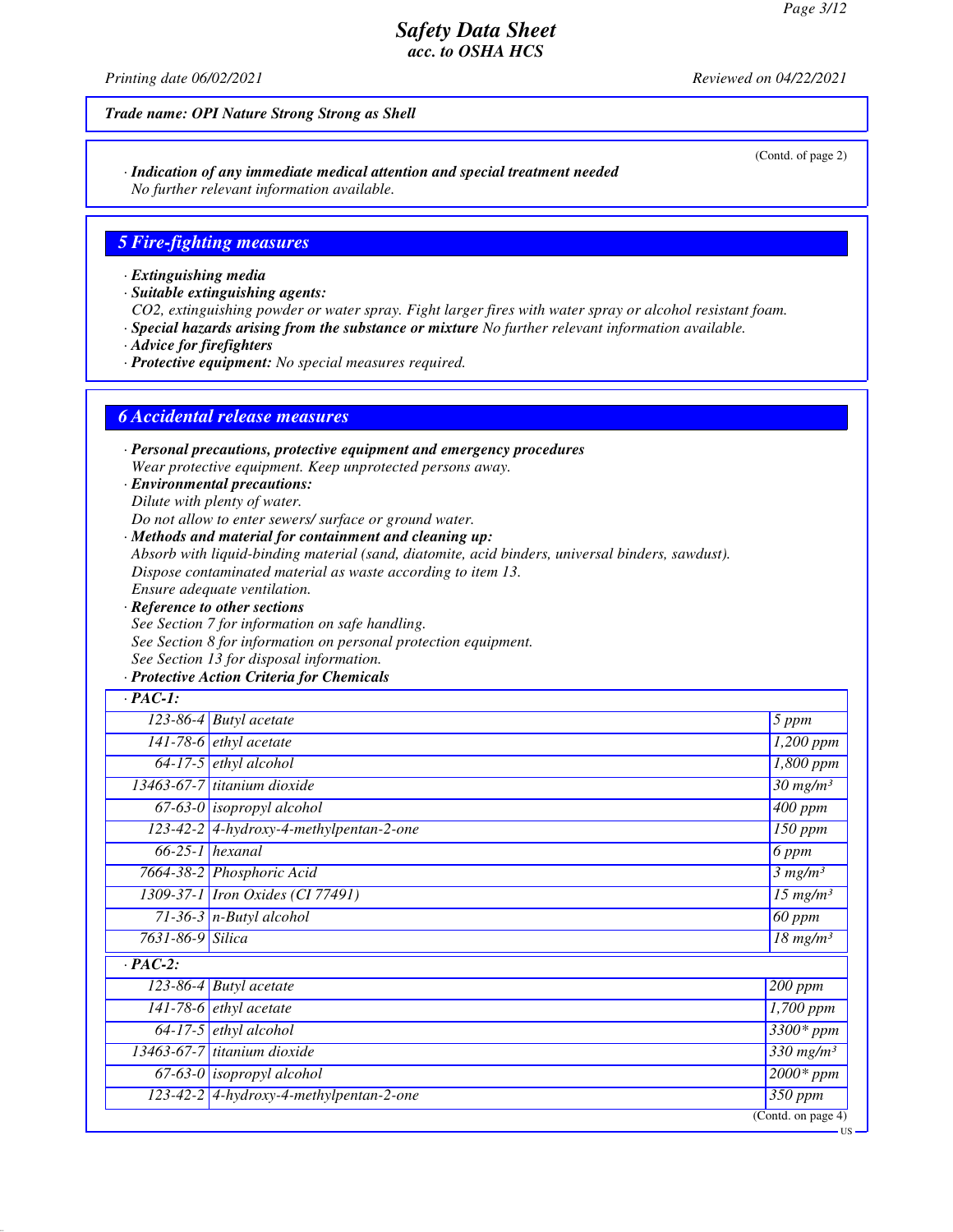*Printing date 06/02/2021 Reviewed on 04/22/2021*

*Trade name: OPI Nature Strong Strong as Shell*

|                  |                                           | (Contd. of page 3)                 |
|------------------|-------------------------------------------|------------------------------------|
|                  | $66-25-1$ hexanal                         | 66 ppm                             |
|                  | 7664-38-2 Phosphoric Acid                 | $30$ mg/m <sup>3</sup>             |
|                  | 1309-37-1 <i>Iron Oxides</i> (CI 77491)   | $360$ mg/m <sup>3</sup>            |
|                  | $71-36-3$ n-Butyl alcohol                 | 800 ppm                            |
| 7631-86-9 Silica |                                           | $\overline{740}$ mg/m <sup>3</sup> |
| $\cdot$ PAC-3:   |                                           |                                    |
|                  | $\overline{123-86-4}$ Butyl acetate       | $3000*$ ppm                        |
|                  | 141-78-6 <i>ethyl</i> acetate             | 10000** ppm                        |
|                  | $64-17-5$ ethyl alcohol                   | $15000*$ ppm                       |
|                  | 13463-67-7 titanium dioxide               | $2,000$ mg/m <sup>3</sup>          |
|                  | $67-63-0$ isopropyl alcohol               | $12000**$ ppm                      |
|                  | $123-42-2$ 4-hydroxy-4-methylpentan-2-one | $2100*$ ppm                        |
|                  | $66-25-1$ hexanal                         | 86 ppm                             |
|                  | 7664-38-2 Phosphoric Acid                 | $150$ mg/m <sup>3</sup>            |
|                  | 1309-37-1 <i>Iron Oxides</i> (CI 77491)   | $2,200$ mg/m <sup>3</sup>          |
|                  | 71-36-3 $n$ -Butyl alcohol                | $8000**$ ppm                       |
| 7631-86-9 Silica |                                           | $4,500$ mg/m <sup>3</sup>          |

### *7 Handling and storage*

*· Handling:*

- *· Precautions for safe handling Ensure good ventilation/exhaustion at the workplace. Prevent formation of aerosols.*
- *· Information about protection against explosions and fires: Keep ignition sources away - Do not smoke. Protect against electrostatic charges.*
- *· Conditions for safe storage, including any incompatibilities*
- *· Storage:*
- *· Requirements to be met by storerooms and receptacles: Store in a cool location.*
- *· Information about storage in one common storage facility: Not required.*
- *· Further information about storage conditions:*
- *Keep receptacle tightly sealed. Store in cool, dry conditions in well sealed receptacles.*

*· Specific end use(s) No further relevant information available.*

#### *8 Exposure controls/personal protection*

*· Additional information about design of technical systems: No further data; see item 7.*

*· Control parameters*

*· Components with limit values that require monitoring at the workplace:*

*The following constituents are the only constituents of the product which have a PEL, TLV or other recommended exposure limit.*

*At this time, the other constituents have no known exposure limits.*

(Contd. on page 5)

*<sup>·</sup> Storage class: 3* 

**HS**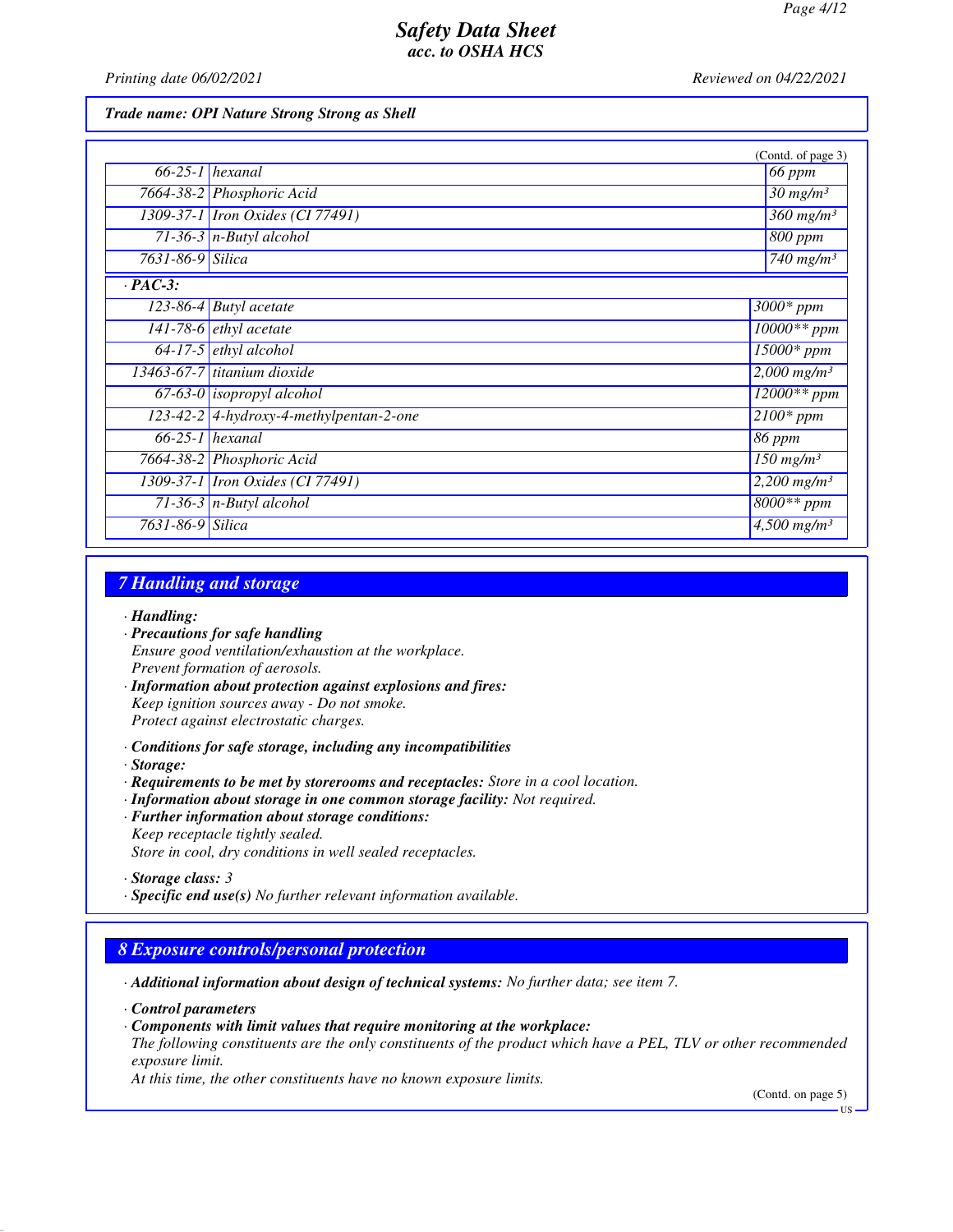*Printing date 06/02/2021 Reviewed on 04/22/2021*

#### *Trade name: OPI Nature Strong Strong as Shell*

| (Contd. of page 4) |  |
|--------------------|--|

| 123-86-4 Butyl acetate                                                                                    |  |
|-----------------------------------------------------------------------------------------------------------|--|
| PEL Long-term value: 710 mg/m <sup>3</sup> , 150 ppm                                                      |  |
| REL Short-term value: 950 mg/m <sup>3</sup> , 200 ppm<br>Long-term value: 710 mg/m <sup>3</sup> , 150 ppm |  |
|                                                                                                           |  |
| TLV Short-term value: $712 \text{ mg/m}^3$ , 150 ppm<br>Long-term value: $238 \text{ mg/m}^3$ , 50 ppm    |  |
|                                                                                                           |  |

#### *141-78-6 ethyl acetate*

*PEL Long-term value: 1400 mg/m³, 400 ppm*

*REL Long-term value: 1400 mg/m³, 400 ppm*

*TLV Long-term value: 1440 mg/m³, 400 ppm*

#### *64-17-5 ethyl alcohol*

*PEL Long-term value: 1900 mg/m³, 1000 ppm*

*REL Long-term value: 1900 mg/m³, 1000 ppm*

*TLV Short-term value: 1880 mg/m³, 1000 ppm*

*· Additional information: The lists that were valid during the creation were used as basis.*

#### *· Exposure controls*

*· Personal protective equipment:*

*· General protective and hygienic measures:*

*Keep away from foodstuffs, beverages and feed. Immediately remove all soiled and contaminated clothing. Wash hands before breaks and at the end of work. Avoid contact with the eyes.*

*Avoid contact with the eyes and skin.*

#### *· Breathing equipment:*

*In case of brief exposure or low pollution use respiratory filter device. In case of intensive or longer exposure use respiratory protective device that is independent of circulating air.*

#### *· Protection of hands:*



*Protective gloves*

*The glove material has to be impermeable and resistant to the product/ the substance/ the preparation. Due to missing tests no recommendation to the glove material can be given for the product/ the preparation/ the chemical mixture.*

*Selection of the glove material on consideration of the penetration times, rates of diffusion and the degradation · Material of gloves*

*The selection of the suitable gloves does not only depend on the material, but also on further marks of quality and varies from manufacturer to manufacturer. As the product is a preparation of several substances, the resistance of the glove material can not be calculated in advance and has therefore to be checked prior to the application.*

### *· Penetration time of glove material*

*The exact break through time has to be found out by the manufacturer of the protective gloves and has to be observed.*

(Contd. on page 6)

US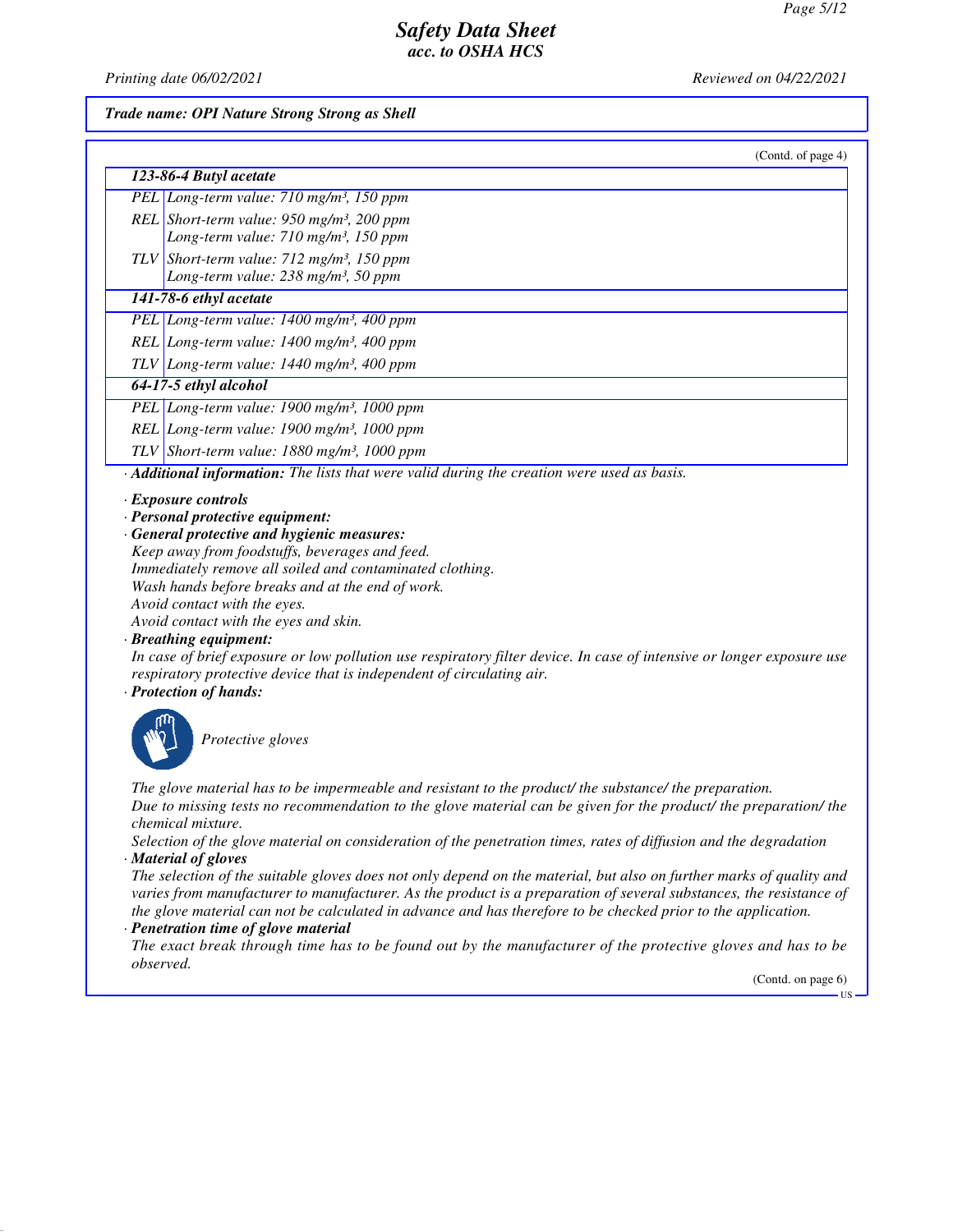(Contd. of page 5)

### *Safety Data Sheet acc. to OSHA HCS*

*Printing date 06/02/2021 Reviewed on 04/22/2021*

### *Trade name: OPI Nature Strong Strong as Shell*

*· Eye protection:*



*Tightly sealed goggles*

## *9 Physical and chemical properties · Information on basic physical and chemical properties · General Information · Appearance: Form: Fluid Color: According to product specification · Odor: Characteristic · Odor threshold: Not determined. · pH-value: Not determined. · Change in condition Melting point/Melting range: Undetermined. Boiling point/Boiling range: 77-78 °C (170.6-172.4 °F) · Flash point: -1 °C (30.2 °F) · Flammability (solid, gaseous): Not applicable. · Ignition temperature: 425 °C (797 °F) · Decomposition temperature: Not determined. · Auto igniting: Product is not selfigniting. · Danger of explosion: Product is not explosive. However, formation of explosive air/vapor mixtures are possible. · Explosion limits: Lower: 1.2 Vol % Upper: 11.5 Vol % · Vapor pressure at 20 °C (68 °F): 97 hPa (72.8 mm Hg) · Density: Not determined. · Relative density Not determined. · Vapor density Not determined. <i>·* Evaporation rate *· Solubility in / Miscibility with Water: Fully miscible. · Partition coefficient (n-octanol/water): Not determined. · Viscosity: Dynamic: Not determined. Kinematic: Not determined. · Solvent content: Organic solvents: 69.3 % VOC content: 69.31 % 693.1 g/l / 5.78 lb/gal*

(Contd. on page 7)

US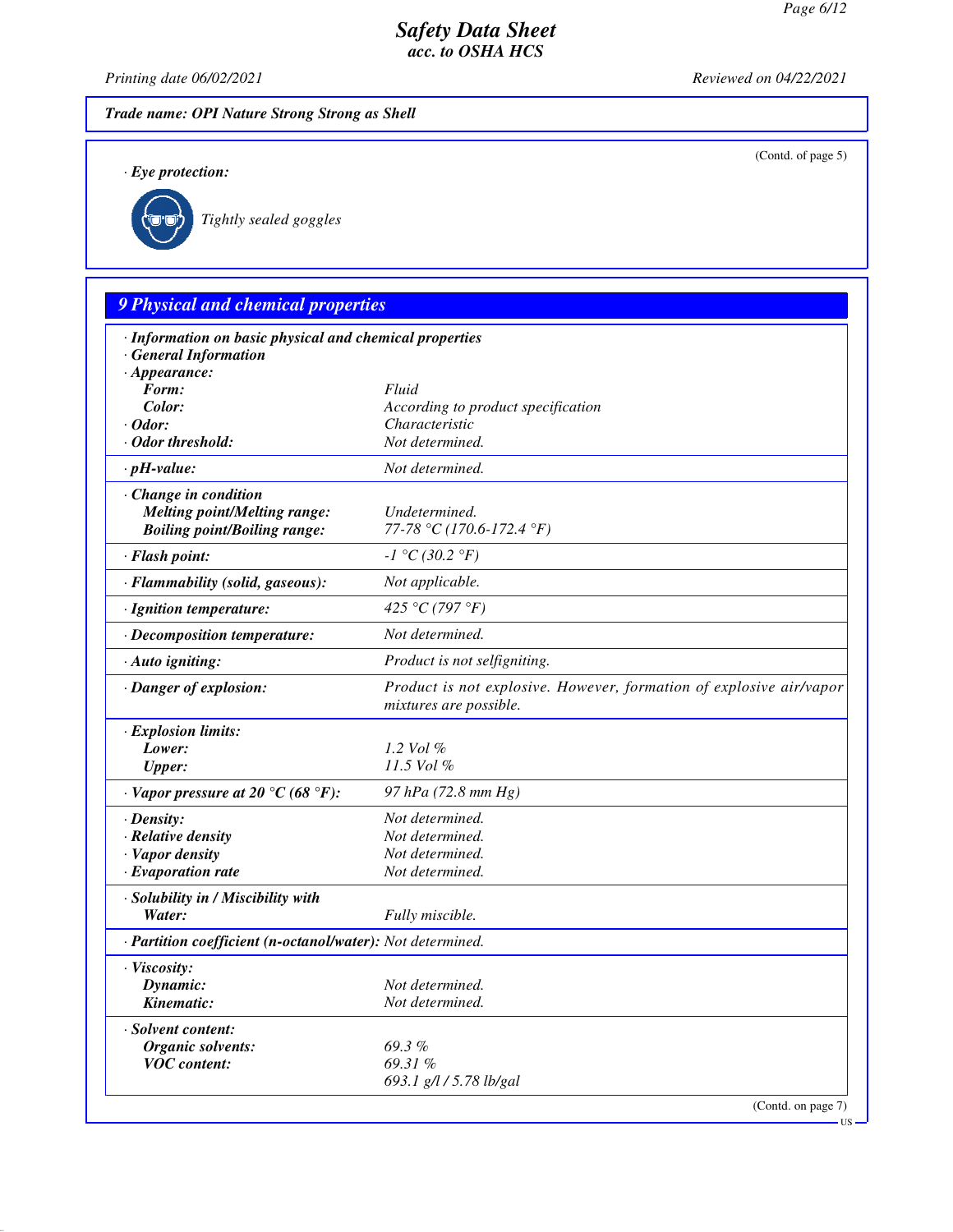(Contd. of page 6)

### *Safety Data Sheet acc. to OSHA HCS*

*Printing date 06/02/2021 Reviewed on 04/22/2021*

*Trade name: OPI Nature Strong Strong as Shell*

*Solids content: 15.6 %*

*· Other information No further relevant information available.*

### *10 Stability and reactivity*

*· Reactivity No further relevant information available.*

*· Chemical stability*

*· Thermal decomposition / conditions to be avoided: No decomposition if used according to specifications.*

*· Possibility of hazardous reactions No dangerous reactions known.*

*· Conditions to avoid No further relevant information available.*

*· Incompatible materials: No further relevant information available.*

*· Hazardous decomposition products: No dangerous decomposition products known.*

### *11 Toxicological information*

*· Information on toxicological effects*

*· Acute toxicity:*

*· LD/LC50 values that are relevant for classification:*

| · LD/LC50 values that are relevant for classification: |      |                                                             |
|--------------------------------------------------------|------|-------------------------------------------------------------|
| 123-86-4 Butyl acetate                                 |      |                                                             |
| Oral                                                   | LD50 | $13,100$ mg/kg (rat)                                        |
| Dermal                                                 | LD50 | $\geq 5,000$ mg/kg (rabbit)                                 |
|                                                        |      | Inhalative $LC50/4 h$ > 21 mg/l (rat)                       |
| 141-78-6 ethyl acetate                                 |      |                                                             |
| Oral                                                   | LD50 | $5,620$ mg/kg (rabbit)                                      |
|                                                        |      | Inhalative LC50/4 h 1,600 mg/l (rat)                        |
| 64-17-5 ethyl alcohol                                  |      |                                                             |
| Oral                                                   | LD50 | $10,470$ mg/kg (rat) (bw (OECD 401))                        |
|                                                        |      | Inhalative LC50/4 h 116.9 mg/l (rat) (air (//OECD 403))     |
| 13463-67-7 titanium dioxide                            |      |                                                             |
| Oral                                                   | LD50 | $>5,000$ mg/kg (rat) (bw (OECD 425))                        |
| Dermal                                                 | LD50 | $>10,000$ mg/kg (rabbit)                                    |
|                                                        |      | Inhalative LC50/4 h $\geq$ 3.43 mg/l (rat) (air (OECD 403)) |

*· Primary irritant effect:*

*· on the skin: No irritant effect.*

*· on the eye: Irritating effect.*

*· Sensitization: Sensitization possible through skin contact.*

*· Additional toxicological information:*

*The product shows the following dangers according to internally approved calculation methods for preparations: Irritant*

#### *· Carcinogenic categories*

| $\cdot$ IARC (International Agency for Research on Cancer) |                                       |    |
|------------------------------------------------------------|---------------------------------------|----|
|                                                            | $64-17-5$ ethyl alcohol               |    |
|                                                            | $\sqrt{13463}$ -67-7 titanium dioxide | 2B |
|                                                            | $67-63-0$ isopropyl alcohol           |    |
|                                                            | (Contd. on page 8)                    |    |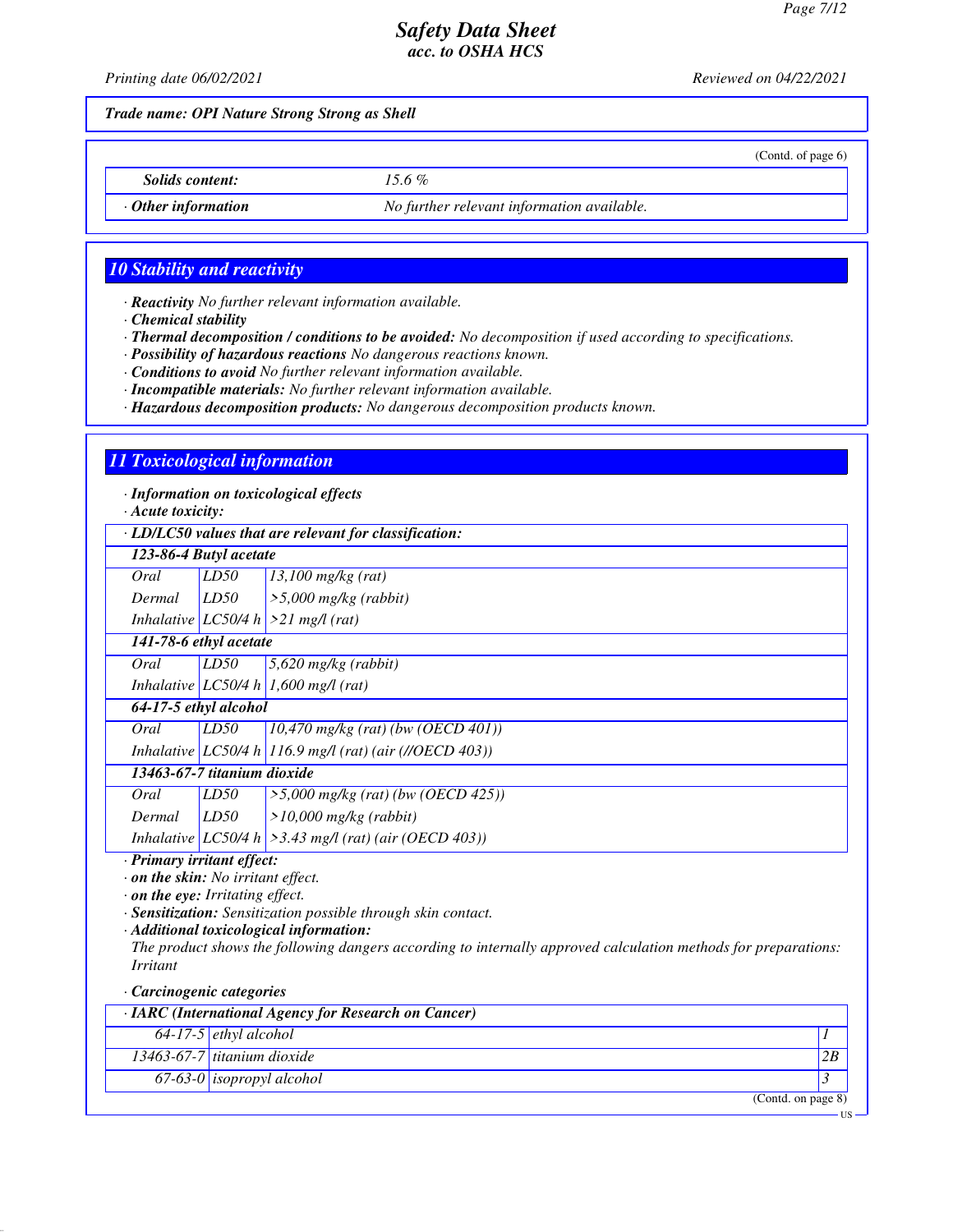(Contd. of page 7)

### *Safety Data Sheet acc. to OSHA HCS*

*Printing date 06/02/2021 Reviewed on 04/22/2021*

#### *Trade name: OPI Nature Strong Strong as Shell*

|                                                                                                                 | 1309-37-1 <i>Iron Oxides</i> (CI 77491)                                                                         |  |
|-----------------------------------------------------------------------------------------------------------------|-----------------------------------------------------------------------------------------------------------------|--|
| the contract of the contract of the contract of the contract of the contract of the contract of the contract of | the contract of the contract of the contract of the contract of the contract of the contract of the contract of |  |

*61790-53-2 Diatomaceous earth (Silica-Amorphous) 3* 

*7631-86-9 Silica 3* 

*· NTP (National Toxicology Program)*

*None of the ingredients is listed.*

*· OSHA-Ca (Occupational Safety & Health Administration)*

*None of the ingredients is listed.*

## *12 Ecological information*

*· Toxicity*

- *· Aquatic toxicity: No further relevant information available.*
- *· Persistence and degradability No further relevant information available.*
- *· Behavior in environmental systems:*
- *· Bioaccumulative potential No further relevant information available.*
- *· Mobility in soil No further relevant information available.*
- *· Additional ecological information:*

*· General notes:*

*Water hazard class 2 (Self-assessment): hazardous for water*

*Do not allow product to reach ground water, water course or sewage system.*

*Danger to drinking water if even small quantities leak into the ground.*

- *· Results of PBT and vPvB assessment*
- *· PBT: Not applicable.*
- *· vPvB: Not applicable.*
- *· Other adverse effects No further relevant information available.*

## *13 Disposal considerations*

*· Waste treatment methods*

*· Recommendation:*

*Must not be disposed of together with household garbage. Do not allow product to reach sewage system.*

- *· Uncleaned packagings:*
- *· Recommendation: Disposal must be made according to official regulations.*
- *· Recommended cleansing agent: Water, if necessary with cleansing agents.*

| $\cdot$ UN-Number               |               |  |
|---------------------------------|---------------|--|
| · DOT, IMDG, IATA               | <i>UN1263</i> |  |
| $\cdot$ UN proper shipping name |               |  |
| $\cdot$ DOT                     | Paint         |  |
| $\cdot$ IMDG, IATA              | <b>PAINT</b>  |  |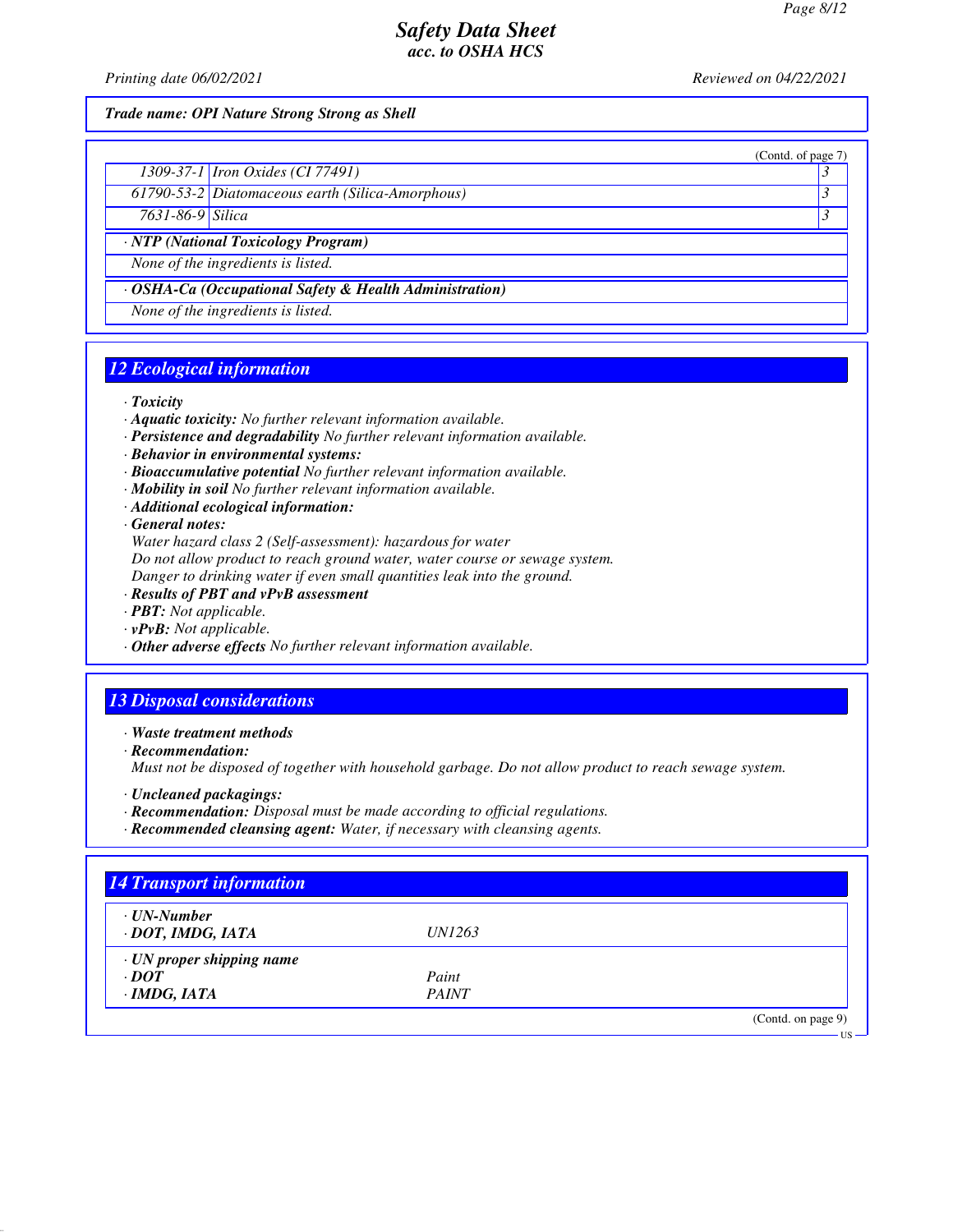*Printing date 06/02/2021 Reviewed on 04/22/2021*

*Trade name: OPI Nature Strong Strong as Shell*

|                                                                                                                           | (Contd. of page 8)                                                                                  |
|---------------------------------------------------------------------------------------------------------------------------|-----------------------------------------------------------------------------------------------------|
| · Transport hazard class(es)                                                                                              |                                                                                                     |
| $\cdot$ DOT                                                                                                               |                                                                                                     |
|                                                                                                                           |                                                                                                     |
| $\cdot$ Class                                                                                                             | 3 Flammable liquids                                                                                 |
| · Label                                                                                                                   | 3                                                                                                   |
| · IMDG, IATA                                                                                                              |                                                                                                     |
|                                                                                                                           |                                                                                                     |
| $\cdot$ Class                                                                                                             | 3 Flammable liquids                                                                                 |
| $\cdot$ Label                                                                                                             | 3                                                                                                   |
| · Packing group<br>· DOT, IMDG, IATA                                                                                      | II                                                                                                  |
| · Environmental hazards:                                                                                                  | Not applicable.                                                                                     |
| · Special precautions for user<br>· Hazard identification number (Kemler code): 33<br>· EMS Number:<br>· Stowage Category | Warning: Flammable liquids<br>$F-E, S-E$<br>B                                                       |
| · Transport in bulk according to Annex II of<br><b>MARPOL73/78 and the IBC Code</b>                                       | Not applicable.                                                                                     |
| · Transport/Additional information:                                                                                       |                                                                                                     |
| $\cdot$ <i>DOT</i>                                                                                                        |                                                                                                     |
| $\cdot$ Quantity limitations                                                                                              | On passenger aircraft/rail: 5 L                                                                     |
|                                                                                                                           | On cargo aircraft only: 60 L                                                                        |
| $\cdot$ IMDG                                                                                                              |                                                                                                     |
| $\cdot$ Limited quantities (LQ)                                                                                           | <i>5L</i>                                                                                           |
| $\cdot$ Excepted quantities (EQ)                                                                                          | Code: E2                                                                                            |
|                                                                                                                           | Maximum net quantity per inner packaging: 30 ml<br>Maximum net quantity per outer packaging: 500 ml |
|                                                                                                                           | <b>UN 1263 PAINT, 3, II</b>                                                                         |
| · UN "Model Regulation":                                                                                                  |                                                                                                     |

## *15 Regulatory information*

*· Safety, health and environmental regulations/legislation specific for the substance or mixture No further relevant information available.*

*· Sara*

*· Section 355 (extremely hazardous substances):*

*None of the ingredients is listed.*

*· Section 313 (Specific toxic chemical listings):*

*67-63-0 isopropyl alcohol*

(Contd. on page 10)

US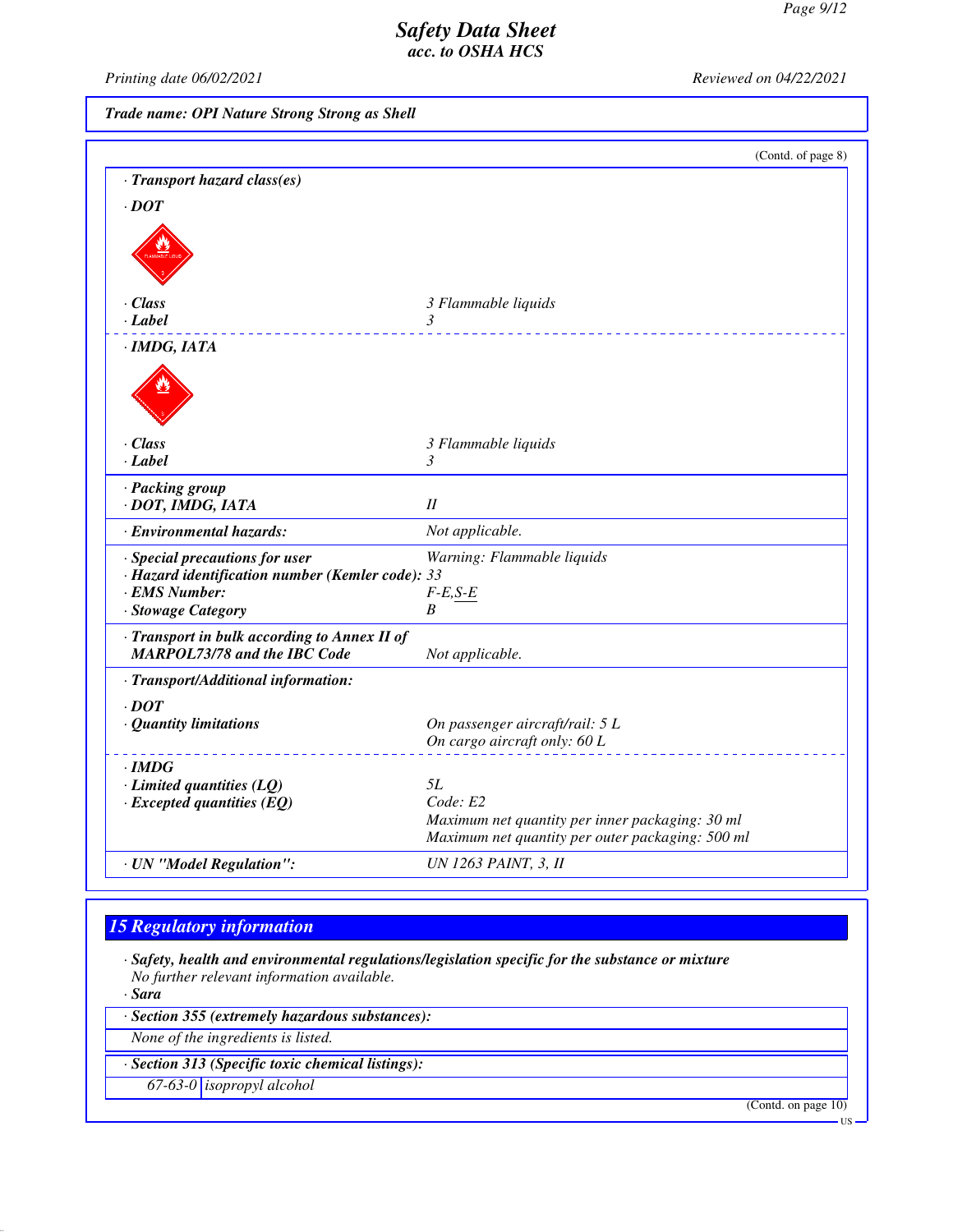US

## *Safety Data Sheet acc. to OSHA HCS*

*Printing date 06/02/2021 Reviewed on 04/22/2021*

*Trade name: OPI Nature Strong Strong as Shell*

|                                                                         | (Contd. of page 9)  |
|-------------------------------------------------------------------------|---------------------|
| 7664-38-2 Phosphoric Acid                                               |                     |
| $71-36-3$ n-Butyl alcohol                                               |                     |
| 7446-19-7 zinc sulphate (hydrous) (mono-, hexa-and hepta hydrate)       |                     |
| · TSCA (Toxic Substances Control Act):                                  |                     |
| 123-86-4 Butyl acetate                                                  | <b>ACTIVE</b>       |
| $141-78-6$ ethyl acetate                                                | <b>ACTIVE</b>       |
| 9004-70-0 Nitrocellulose                                                | <b>ACTIVE</b>       |
| 28407-73-0 Adipic Acid/Neopentyl Glycol/Trimellitic Anhydride Copolymer | <b>ACTIVE</b>       |
| 77-90-7 Tributyl acetylcitrate                                          | <b>ACTIVE</b>       |
| 64-17-5 ethyl alcohol                                                   | <b>ACTIVE</b>       |
| 13463-67-7 titanium dioxide                                             | <b>ACTIVE</b>       |
| $67-63-0$ isopropyl alcohol                                             | <b>ACTIVE</b>       |
| 123-42-2 4-hydroxy-4-methylpentan-2-one                                 | <b>ACTIVE</b>       |
| 110-44-1 hexa-2,4-dienoic acid                                          | <b>ACTIVE</b>       |
| $66-25-1$ hexanal                                                       | <b>ACTIVE</b>       |
| 7664-38-2 Phosphoric Acid                                               | <b>ACTIVE</b>       |
| $69-65-8$ <i>D</i> -mannitol                                            | <b>ACTIVE</b>       |
| 1309-37-1 Iron Oxides (CI 77491)                                        | <b>ACTIVE</b>       |
| 61790-53-2 Diatomaceous earth (Silica-Amorphous)                        | <b>ACTIVE</b>       |
| $71-36-3$ n-Butyl alcohol                                               | <b>ACTIVE</b>       |
| 7631-86-9 Silica                                                        | <b>ACTIVE</b>       |
| 1934-21-0 CI 19140                                                      | <b>ACTIVE</b>       |
| $10191-41-0$ Tocopherol                                                 | <b>ACTIVE</b>       |
| · Hazardous Air Pollutants                                              |                     |
| None of the ingredients is listed.                                      |                     |
| $\cdot$ Proposition 65                                                  |                     |
| Chemicals known to cause cancer:                                        |                     |
| 13463-67-7 titanium dioxide                                             |                     |
| · Chemicals known to cause reproductive toxicity for females:           |                     |
| None of the ingredients is listed.                                      |                     |
| Chemicals known to cause reproductive toxicity for males:               |                     |
| None of the ingredients is listed.                                      |                     |
| Chemicals known to cause developmental toxicity:                        |                     |
| $64-17-5$ ethyl alcohol                                                 |                     |
| · Carcinogenic categories                                               |                     |
| · EPA (Environmental Protection Agency)                                 |                     |
| $71-36-3$ n-Butyl alcohol                                               | D                   |
| $7446-19-7$ zinc sulphate (hydrous) (mono-, hexa-and hepta hydrate)     | D, I, II            |
| · TLV (Threshold Limit Value)                                           |                     |
| $64-17-5$ ethyl alcohol                                                 | A3                  |
| 13463-67-7 titanium dioxide                                             | A4                  |
| $67-63-0$ isopropyl alcohol                                             | A4                  |
|                                                                         | (Contd. on page 11) |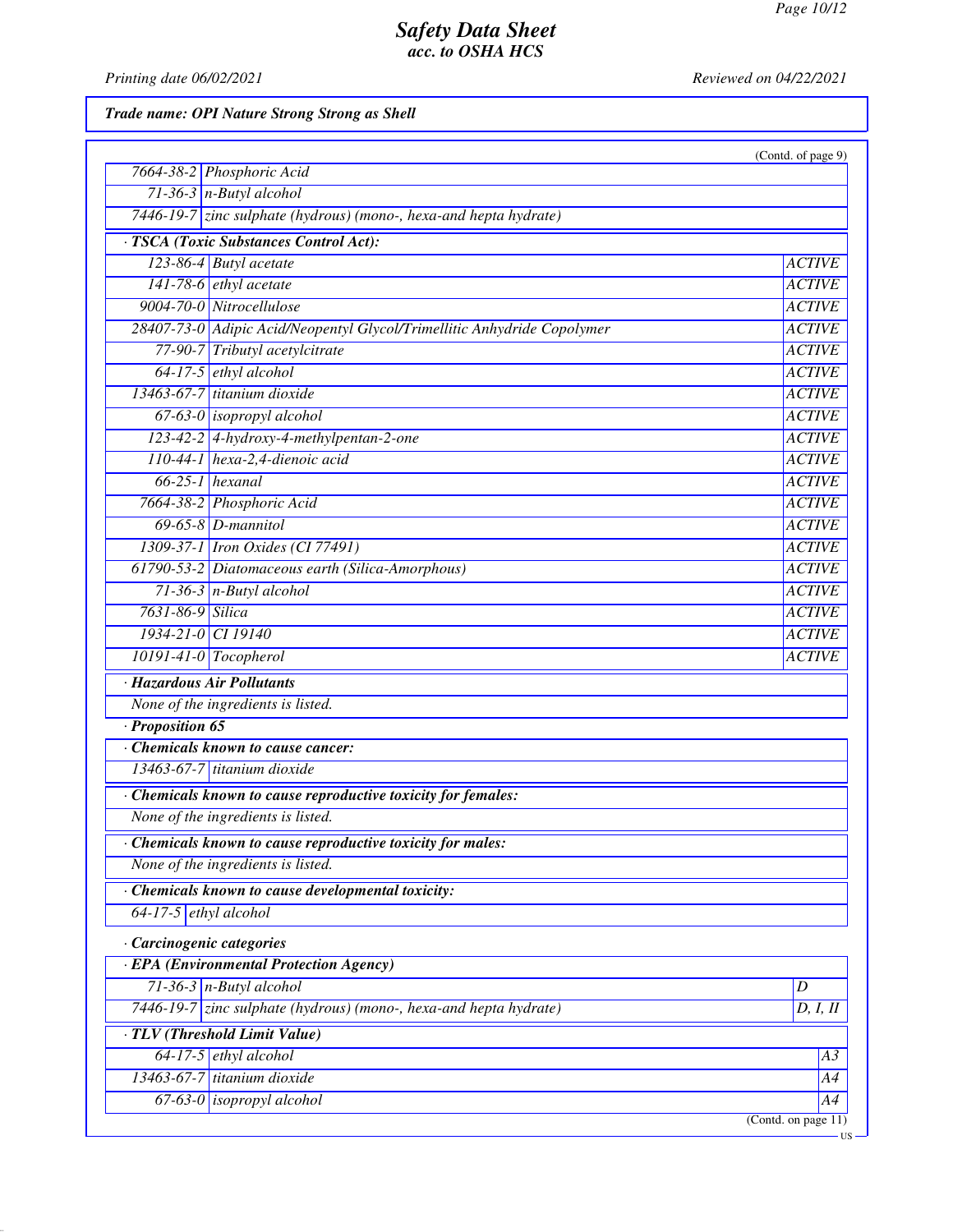*Printing date 06/02/2021 Reviewed on 04/22/2021*

*Trade name: OPI Nature Strong Strong as Shell*

| (Contd. of page 10)                                                                                                     |
|-------------------------------------------------------------------------------------------------------------------------|
| 1309-37-1 <i>Iron Oxides</i> (CI 77491)<br>A4                                                                           |
| · NIOSH-Ca (National Institute for Occupational Safety and Health)                                                      |
| 13463-67-7 titanium dioxide                                                                                             |
| <b>GHS label elements</b> The product is classified and labeled according to the Globally Harmonized System (GHS).      |
| · Hazard pictograms                                                                                                     |
|                                                                                                                         |
|                                                                                                                         |
|                                                                                                                         |
| GHS02<br>GHS07                                                                                                          |
|                                                                                                                         |
| · Signal word Danger                                                                                                    |
| · Hazard-determining components of labeling:                                                                            |
| <b>Butyl</b> acetate                                                                                                    |
| Adipic Acid/Neopentyl Glycol/Trimellitic Anhydride Copolymer                                                            |
| ethyl acetate                                                                                                           |
| · Hazard statements                                                                                                     |
| Highly flammable liquid and vapor.                                                                                      |
| Causes serious eye irritation.                                                                                          |
| May cause an allergic skin reaction.                                                                                    |
| May cause drowsiness or dizziness.                                                                                      |
| · Precautionary statements                                                                                              |
| Keep away from heat/sparks/open flames/hot surfaces. - No smoking.                                                      |
| Ground/bond container and receiving equipment.                                                                          |
| Use explosion-proof electrical/ventilating/lighting/equipment.                                                          |
| Use only non-sparking tools.                                                                                            |
| Take precautionary measures against static discharge.                                                                   |
| Avoid breathing dust/fume/gas/mist/vapors/spray                                                                         |
| Wash thoroughly after handling.                                                                                         |
| Use only outdoors or in a well-ventilated area.<br>Contaminated work clothing must not be allowed out of the workplace. |
| Wear protective gloves/protective clothing/eye protection/face protection.                                              |
| If on skin (or hair): Take off immediately all contaminated clothing. Rinse skin with water/shower.                     |
| IF INHALED: Remove person to fresh air and keep comfortable for breathing.                                              |
| If in eyes: Rinse cautiously with water for several minutes. Remove contact lenses, if present and easy to do.          |
| Continue rinsing.                                                                                                       |
| Call a poison center/doctor if you feel unwell.                                                                         |
| Specific treatment (see on this label).                                                                                 |
| If skin irritation or rash occurs: Get medical advice/attention.                                                        |
| If eye irritation persists: Get medical advice/attention.                                                               |
| Wash contaminated clothing before reuse.                                                                                |
| In case of fire: Use for extinction: CO2, powder or water spray.                                                        |
| Store in a well-ventilated place. Keep container tightly closed.                                                        |
| Store in a well-ventilated place. Keep cool.                                                                            |
| Store locked up.                                                                                                        |
| Dispose of contents/container in accordance with local/regional/national/international regulations.                     |
| · Chemical safety assessment: A Chemical Safety Assessment has not been carried out.                                    |
|                                                                                                                         |

# *16 Other information*

*This information is based on our present knowledge. However, this shall not constitute a guarantee for any specific product features and shall not establish a legally valid contractual relationship.*

(Contd. on page 12)